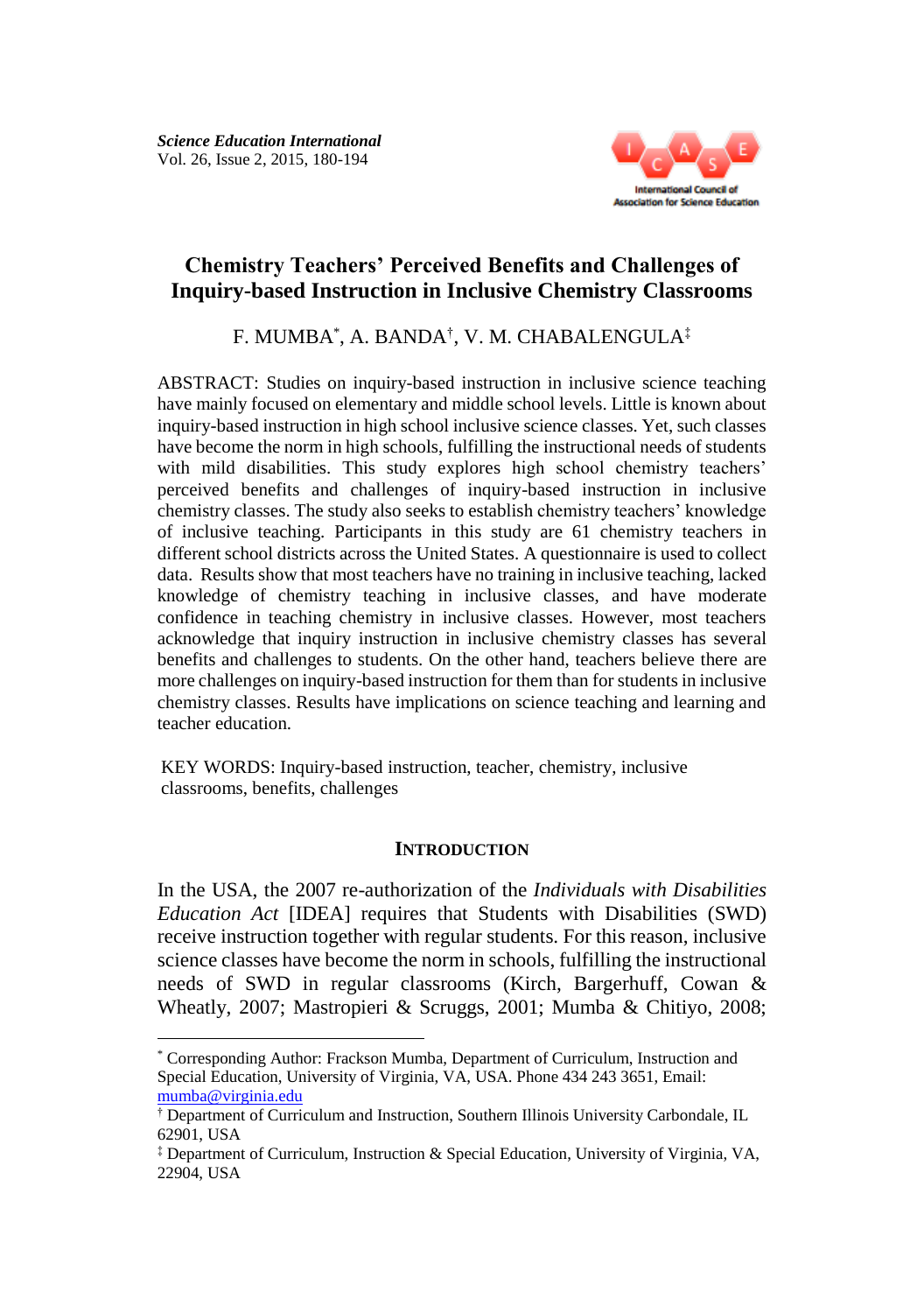Norman, Caseau & Stefanich, 1998; Reausen, Shoho, & Barker, 2001; Subban & Sharma, 2006). In this paper, inclusive classes are those that have both special education and regular students, while SWD are those individuals that have been identified with mild disabilities and receive special education services in schools. Such students have the cognitive abilities to construct scientific knowledge, participate in scientific investigations, and apply scientific reasoning for problem solving and decision making inherent in school science curricula (Mastropieri & Scruggs, 2001). These SWD are receiving science instruction from general education science teachers together with regular students (Maroney et al. 2003). Similarly, in high schools, SWD are receiving chemistry instruction from chemistry teachers. Yet, most high school chemistry teachers are not trained to teach special education students, or inclusive classes (Kearney & Durand, 1992). As such, science education and special education researchers have raised doubt on whether high school chemistry teachers can effectively execute their new role as inclusive classroom teachers (Mastropieri & Scruggs, 2001; Mumba & Chitiyo, 2008). In their new role as instructors for inclusive classes, high school chemistry teachers need to make instructional decisions that can promote effective science teaching and learning in such settings.

The idea of inclusive education is based on the principle that every child has the right to education (Jakupcak, Rushton, Jakupcak, & Lundt, 1996). Similarly, current US science education reforms accentuate scientific literacy for all students regardless of their age, gender, cultural or ethnic background, disabilities, aspirations, interest or motivation in science (American Association for the Advancement of Science [AAAS], 1993). Furthermore, these science education reforms recommend the use of an inquiry-based science teaching strategy by teachers in order to promote scientific literacy among all students. This recommendation is based on research studies that have continued to show that inquiry-based instruction is a more effective instructional strategy in science classrooms than the traditional knowledge transmission instructional strategies (Anderson, 2002; Maroney, Finson, Beaver & Jensen, 2003; Wang, 2011; Scruggs, Mastropieri & Boon, 1998). Inquiry is both a teaching approach and a learning goal (National Research Council [NRC], 1996). As a teaching approach, inquiry involves students learning how to ask questions, propose explanations, test those explanations against current scientific knowledge and sharing their ideas with others (Haefner, 2004; Kennedy, 2013); questioning their own observations, as well as those made by others (Moore, 1993; Huber, 2001), and dealing with the frustrations of experimental error, missing data and uncontrolled variables (Okebukola, 1988). Inquiry learning goals include abilities to undertake inquiry and an understanding of the foundations of inquiry (NRC, 1996).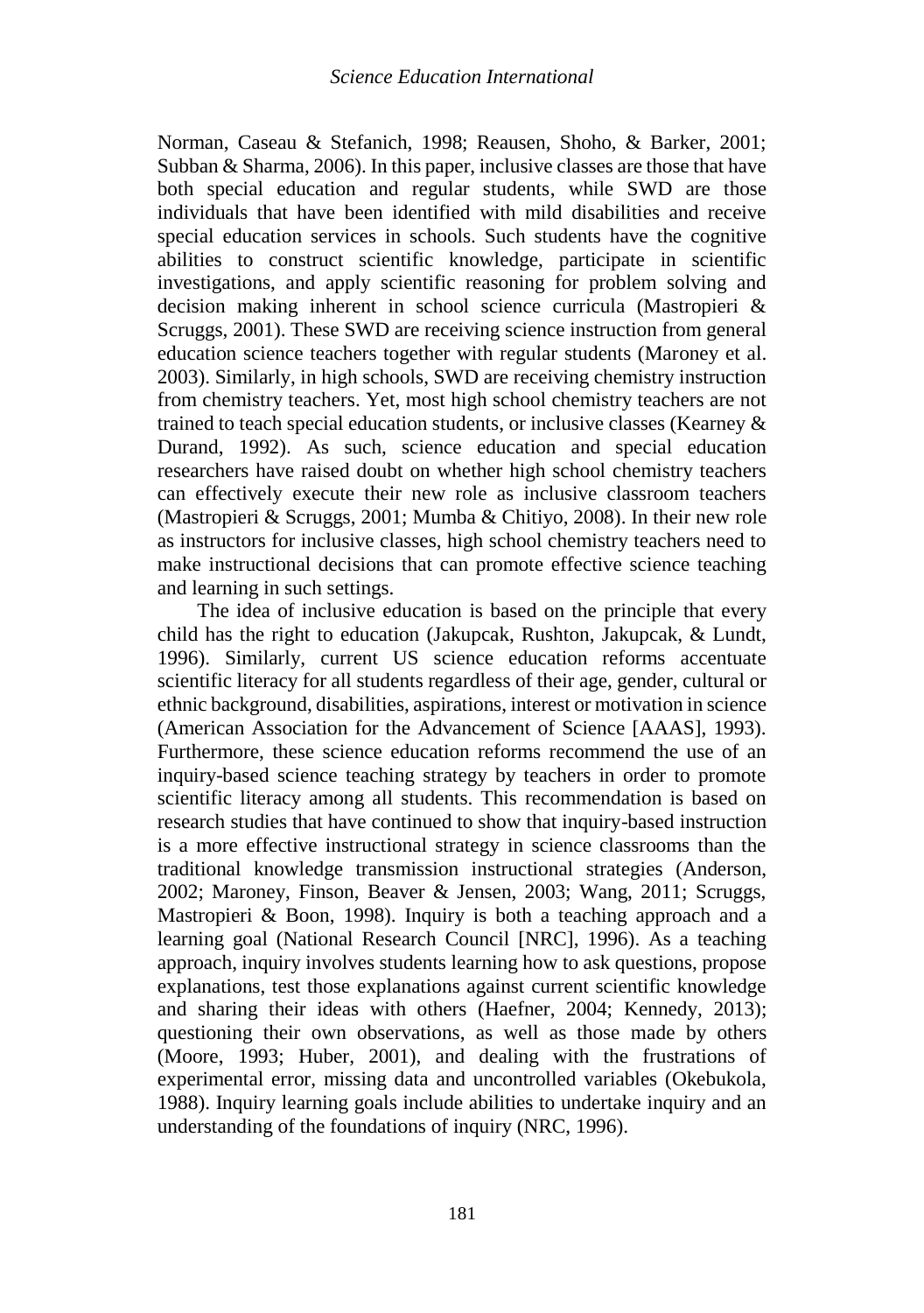Several studies have examined science teachers' conceptions of inquiry (Chabalengula & Mumba, 2013), use of inquiry activities in science classrooms (Staer, Goodrum & Hacking, 1998), challenges for implementing inquiry in regular science lessons (Boardman, & Zembal-Saul, 2000), the effect of inquiry activities on students' enjoyment and achievement (Haefner, 2004), and inquiry levels addressed by teachers in schools (Zion & Mendelovici, 2012). In general, studies report that most teachers do not have a complete understanding of inquiry. As such, inquirybased instruction has been difficult for some teachers to accept and implement in their classrooms. For example, Staer *et al*. (1998) report that Australian high school teachers are generally not implementing open inquiry activities in science lessons even though they are aware of the multiple benefits of inquiry in high school classrooms.

Likewise, studies have reported the use of inquiry-based instruction in achieving the goals of science teaching for students in elementary and middle school inclusive science classrooms (Magnusen, 1997; Mastropieri, Scruggs, & Graetz, 2005; Mastropieri, Scruggs, Norland, Berkeley, McDuffie, Tornquist, & Connors 2006; Maroney et al, 2003; Scrugg, Mastropieri & Boon, 1998; Wang, 2011). Moin, Magiera and Zigmond (2008) also argue that SWD can succeed in science if they receive the kind of instruction they need. Scruggs and Matropieri, (1994) also contend that SWD achievement is significantly higher when teachers use inquiry-based approaches to teaching science than when they use the traditional approaches such as lectures. However, studies have also reported challenges faced by SWD in learning science, such as difficulties with working with numeric data, difficulties in spoken or written expressions, attention and behavioural issues, lack of ability to link ideas in chains of reasoning, and difficulties in using printed text especially for students with visual impairments (Mastropieri & Scruggs, 2001, Brigham, Scruggs, Margo, & Mastropieri, 2011).

Although studies have examined inquiry-based instructional practice in inclusive science classrooms most studies have mainly focused on elementary and middle school levels. Apart from the study by Mastropieri *et al.,* (2005) that has compared the effectiveness of peer tutoring and teacher directed instruction in inclusive high school chemistry classes, we did not find any study that has reported teachers' perceived benefits and challenges of inquiry-based instruction in high school inclusive science classroom. As such, there is a dearth of research on general education high school science teachers' perceived benefits and challenges of inquiry in high school inclusive science classrooms. Yet, the number of SWD being included in regular high school science classrooms is increasing (Mastropieri & Scruggs, 2001; Reausen, Shoho & Barker, 2001; Subban & Sharma, 2006; US Department of Education, 2011). Therefore, the success of providing effective inquiry instruction in inclusive science classrooms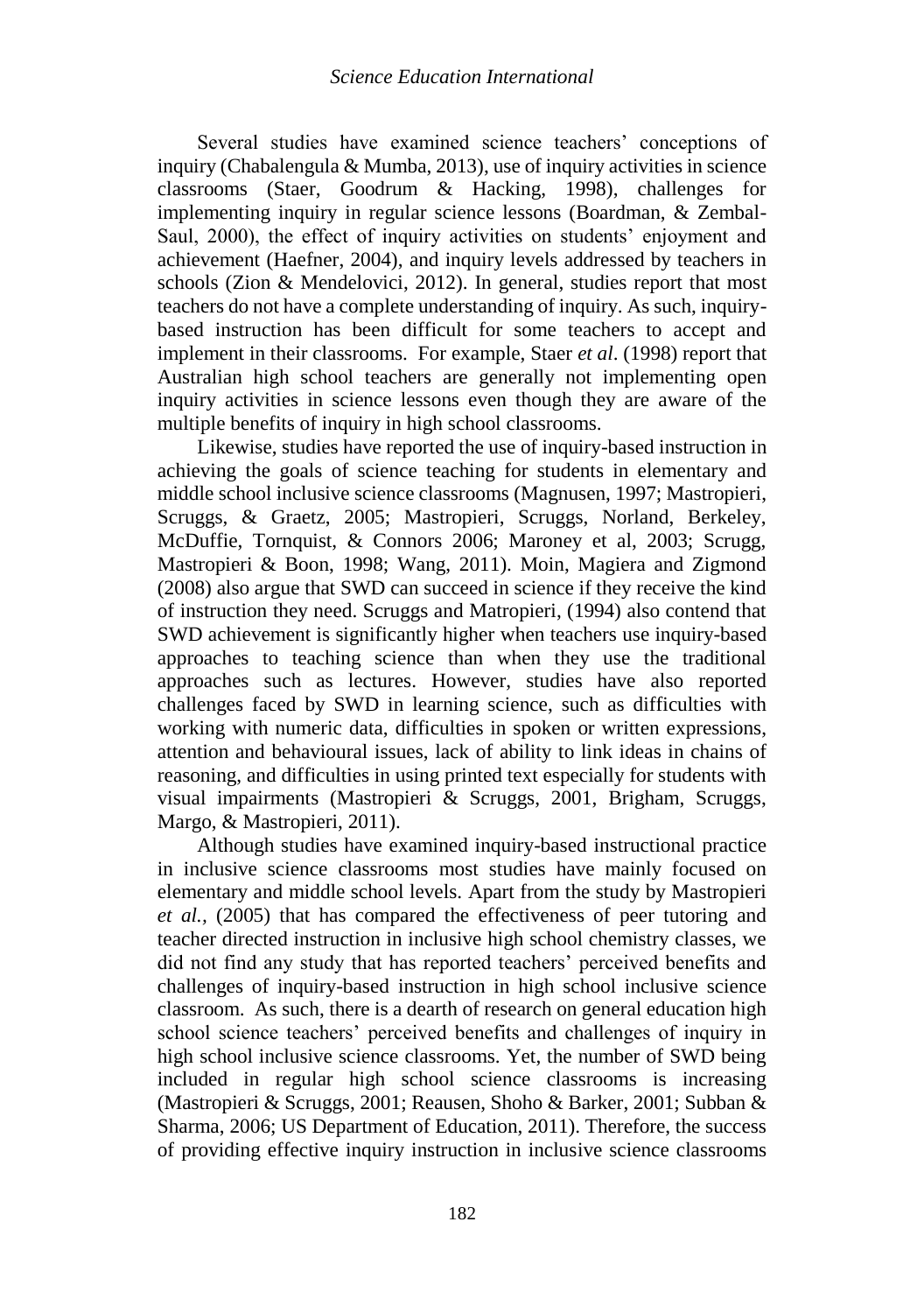largely depends on what science teachers view as the benefits and challenges of inquiry in such classrooms, and how they overcome such challenges. As such, it is important to know what high school science teachers perceive as benefits and challenges of inquiry in inclusive science classes. Therefore, the purpose of this study is to explore high school chemistry teachers' perceived benefits and challenges of inquiry-based instruction in inclusive chemistry classes. The study also seeks to establish the participant chemistry teachers' knowledge of inclusive teaching.

## *Research Questions*

This study is guided by the following research questions:

- 1. What are participant high school chemistry teachers' knowledge about teaching in inclusive classrooms?
- 2. What do participant high school chemistry teachers perceive to be the benefits and challenges of inquiry instruction in inclusive chemistry classrooms?

## *Significance of the study*

The findings of this study are significant, not only for chemistry teacher educators but also for school administrators, teacher professional development providers, science curriculum designers and science education researchers. Furthermore, the results have implications on chemistry teaching and learning, and teacher education. For example, information on teachers' views on the benefits and challenges of inquiry in inclusive chemistry classes has the potential to contribute to better teacher preparation. Additionally, uncovering the challenges of inquiry in inclusive chemistry classrooms can help chemistry teachers take into account such challenges when planning inquiry instruction for inclusive chemistry classes. It is also anticipated that school administrators become more aware of how they are able to support their chemistry teachers to effectively use inquiry in inclusive chemistry classrooms. Furthermore, this study extends previous research on inclusive science teaching and learning by reporting on high school chemistry teachers' perceived benefits and challenges of inquiry in inclusive chemistry classrooms.

### **METHODOLOGY**

### *Participants*

The sample comprised 61 high school chemistry teachers from different high schools across the United States. These teachers were enrolled in online graduate chemistry education courses in spring 2013, and fall 2013,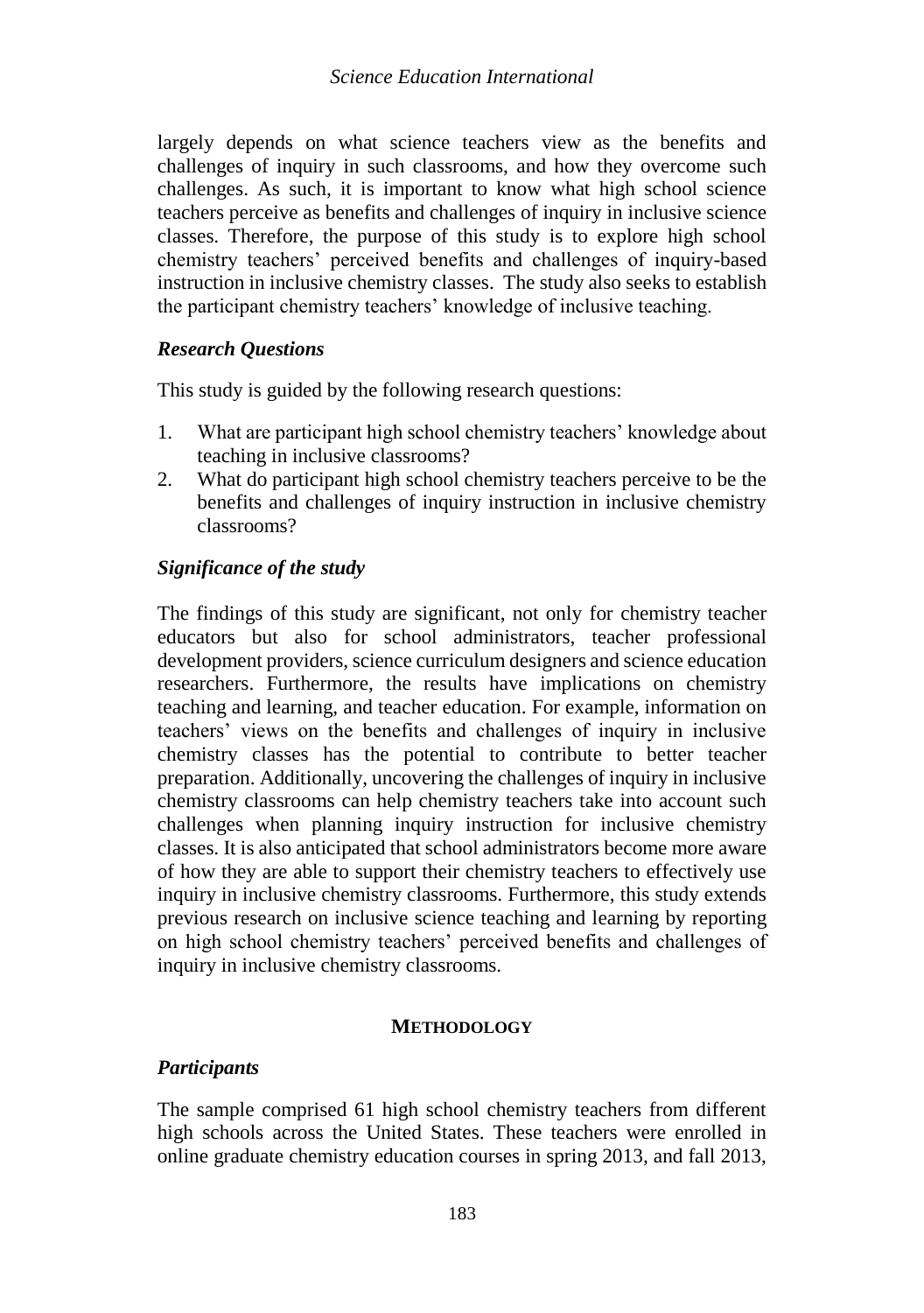at a research university located in the Midwest of the United States. There were 32 males and 29 females and their teaching experience ranged from 5 to 25 years. Twenty-one (21) teachers had bachelor degrees in biology with endorsement in chemistry, and 40 teachers had bachelor degrees in chemistry with endorsement in physics or biology, while 45 teachers had masters' degrees in education. All teachers had taken two or more online graduate courses in the chemistry teacher education program. The main goal of the online courses was to improve teachers' chemistry content knowledge and inquiry instructional knowledge and skills. These were content and pedagogy integrated courses. The topics covered in the courses were: chemical reactions, chemical kinetics, chemical equilibrium, atomic structure, acids and bases, gas laws, features of inquiry, inquiry levels and skills, demonstrations, target laboratory activities, learning cycle, constructivism, and conceptual change instructional model.

### *Data Collection*

Data were collected using a modified questionnaire that was initially developed by Staer, Goodrum and Hackling (1998). Staer et al. used the initial questionnaire to explore Australian science teachers' perceptions of the benefits and difficulties of implementing more open inquiry laboratory work in regular classrooms. The original questionnaire had three parts. Part 1 had four items on demographics, and teaching specialization while part two had seven closed items on specific laboratory format information. Part three had two open-ended items on the benefits and difficulties for students and teachers doing laboratory in which students planned and carried out their own experiments. The modified version of the questionnaire had four sections. The first section included items on demographic data such as: gender, teaching experience, teaching certification, and experience in working with students with mild learning disabilities, number of special education in chemistry classrooms, and common learning disabilities among their students. The second section had two open-ended questions that asked participants to list the benefits and challenges of inquiry in inclusive chemistry classrooms for students and teachers. A third section included Likert-scale statements on the benefits of inquiry in inclusive chemistry classroom for teachers and students. Section four involved Likert-scale statements on the challenges of inquiry in inclusive chemistry classroom for teachers and students. Teachers were asked to select *Strongly Agree, Agree, Neutral, Disagree*, or *Strongly Disagree* with regard to the statements concerning benefits and challenges of inquiry in inclusive chemistry classroom. Each section of the instrument was made using Survey Monkey software. Then, links to the questionnaires were e-mailed to the participant chemistry teachers in two steps. In the first step, an email was sent out to participant teachers with a link to the first and second sections of the questionnaire. Participant teachers were given a week to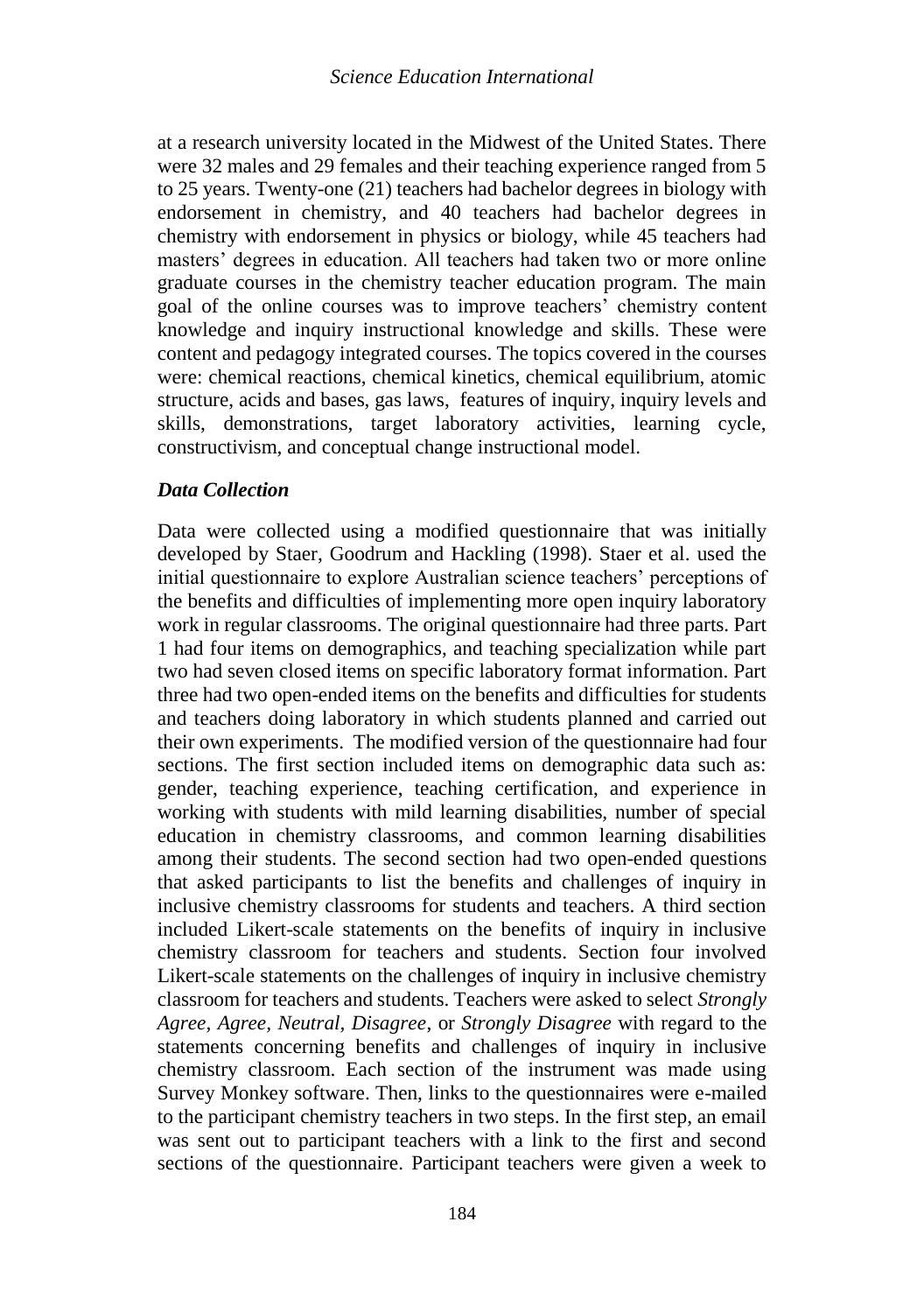respond to these two sections. A week later, a second email was sent to the same teachers with the link to sections three and four that had the Likertscale items on the benefits and challenges of inquiry in inclusive chemistry classroom. Again, they were given a week to respond to the Likert-Scale.

A two-step process of data collection was conducted in order for teachers to list their own perceptions of benefits and challenges of inquiry in a chemistry inclusive classroom (in section 2) before seeing our suggested Likert-scale statements on benefits and challenges of inquiry in inclusive classroom (in third and fourth sections).

*Validity and Reliability.* Reliability of the Likert-scale sections of the questionnaire were determined by computing Cronbach's alpha  $(\alpha)$  values. Cronbach's alpha values were 0.846 for the benefits of inquiry section of the questionnaire, and 0.934 for the challenges of inquiry section of the questionnaire. These values were acceptable measures of reliability because more than 0.70 the threshold value of acceptability was achieved as a measure of reliability (Cohen, 1988). Content and construct validities of the instrument were established with the help of one science education and one special education experts. These experts, independently, checked for the extent to which the items in the instruments elicited information on the benefits and challenges of inquiry in inclusive chemistry classroom. To ensure construct validity of the instrument, the experts looked at whether the items in the instruments were well constructed for the target audience. Feedback from the two experts was addressed and incorporated into the final version of the questionnaire.

#### *Data analysis*

Participant teachers' responses to open-ended items in the questionnaire were coded to identify emerging themes that formed categories (e.g. training in special education or inclusive teaching, confidence in teaching inclusive chemistry classes, knowledge of US laws on special education, experience in teaching SWD). Likert-scale items were scored by assigning 5 to "Strongly Agree", 4 to Agree, 3 to Neutral, 2 to Disagree, and 1 to Strongly Disagree. Descriptive statistics were computed for each data set.

### **RESULTS**

### *Teachers' knowledge of inclusive Teaching*

Most teachers said they had little knowledge about special education or inclusive teaching. Most attributed this to a lack of adequate training in special education. For example, Table 1 below shows all teachers had not received training in special education or inclusive teaching, though they were teaching inclusive chemistry classes. Similarly, most teachers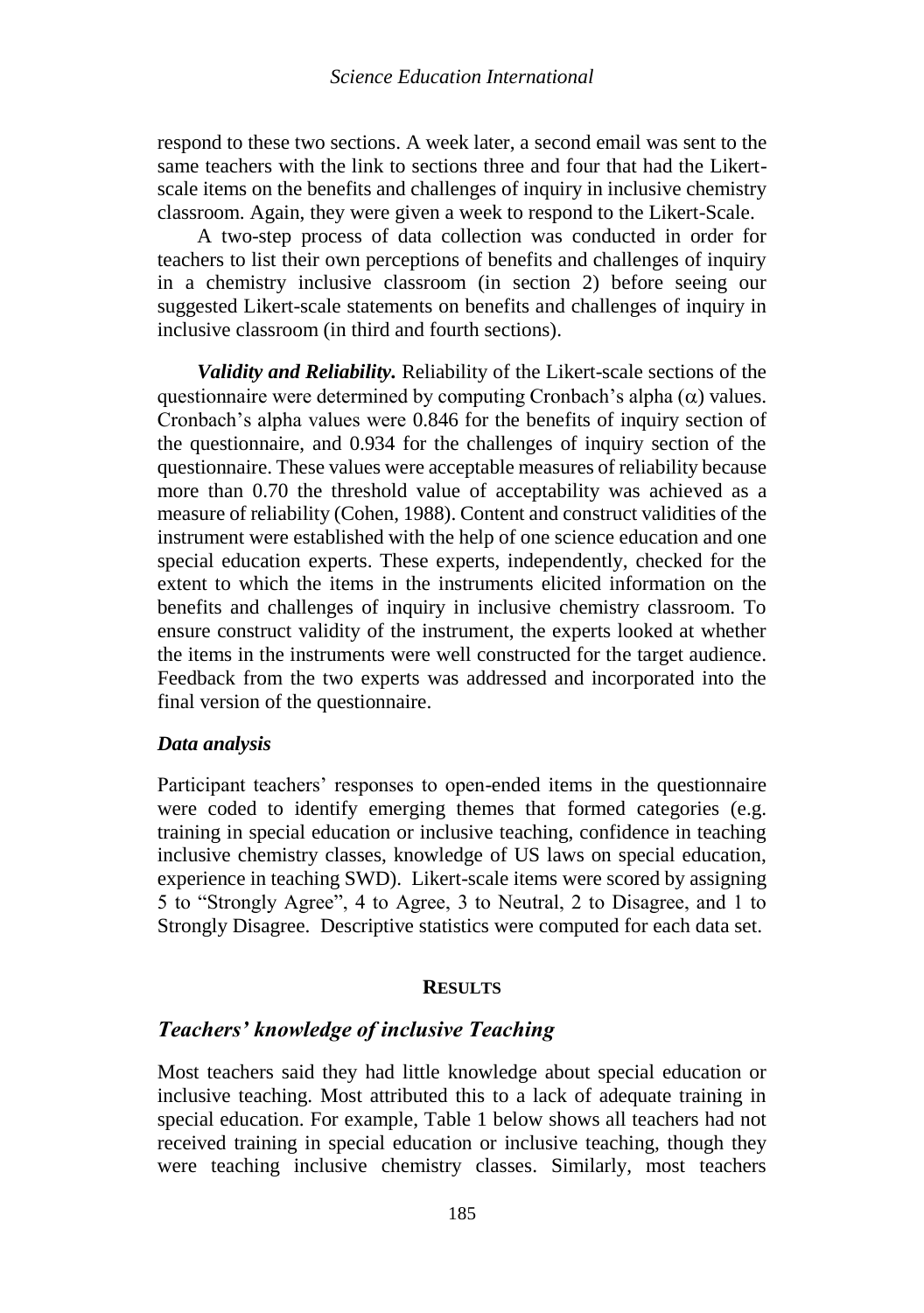(57.38%) said they were not well acquainted with the US laws on special education. Despite the low level of knowledge on special education and the lack of training in inclusive teaching all participant teachers reported they had gained valuable experience in teaching inclusive chemistry classes over the years. For example, 75.41% had taught inclusive chemistry classes for more than 5 years, compared to 24.5% who had taught inclusive chemistry classes for less than 5 years. As shown in Table 1, most teachers had taught more than 10 SWD in their chemistry courses. Although teachers reported they had SWD in their chemistry courses, very few expressed high confidence in teaching chemistry in inclusive classes. Most teachers (59.02%) had moderate confidence in teaching chemistry in inclusive classes, while 24.59% expressed low confidence in such teaching.

| rabie 1<br>Experiences with inclusive Teaching (N=61) |               |                       |                  |  |  |  |
|-------------------------------------------------------|---------------|-----------------------|------------------|--|--|--|
| Category                                              | Response      | Number of<br>Teachers | Percent $(\% )$  |  |  |  |
| Training in special                                   | Yes           | 0                     | 0                |  |  |  |
| education                                             | No            | 61                    | 100              |  |  |  |
| Training in inclusive                                 | Yes           | $\Omega$              | 0                |  |  |  |
| teaching                                              | No            | 61                    | 100              |  |  |  |
|                                                       | Very well     | 0                     | 0                |  |  |  |
| Knowledgeable                                         | Well          | 5                     | 8.20             |  |  |  |
| about US laws on                                      | Not well      | 21                    | 34.43            |  |  |  |
| special education                                     | Not very well | 35                    | 57.38            |  |  |  |
| Confidence teaching                                   | High          | 10                    | 16.39            |  |  |  |
| inclusive chemistry                                   | Moderate      | 15                    | 24.59            |  |  |  |
| classes                                               | Low           | 36                    | 59.02            |  |  |  |
|                                                       | Zero          | 0                     | 0                |  |  |  |
| Years of experience                                   | Less than 5   | 15                    | 24.59            |  |  |  |
| teaching<br>inclusive                                 | years         |                       |                  |  |  |  |
| chemistry classes                                     | More than 5   | 46                    | 75.41            |  |  |  |
|                                                       | vears         |                       |                  |  |  |  |
| Number<br>of                                          | Zero          | 0                     | $\boldsymbol{0}$ |  |  |  |
| chemistry<br>SWD                                      | Less than 10  | 18                    | 29.51            |  |  |  |
| taught in past 5 years                                | More than 10  | 43                    | 70.49            |  |  |  |

| Table 1 | Experiences with Inclusive Teaching $(N=61)$ |
|---------|----------------------------------------------|
|         | $N$ $\alpha$ $\beta$                         |

# *Benefits and challenges of Inquiry Elicited from Open-ended Items Responses*

The results in this section show the benefits and challenges of inquiry-based instruction in an inclusive chemistry classroom, identified by teachers.

*Benefits of Inquiry*: Table 2 lists the benefits identified through inquiry As such, these responses suggest that teachers see the benefits for their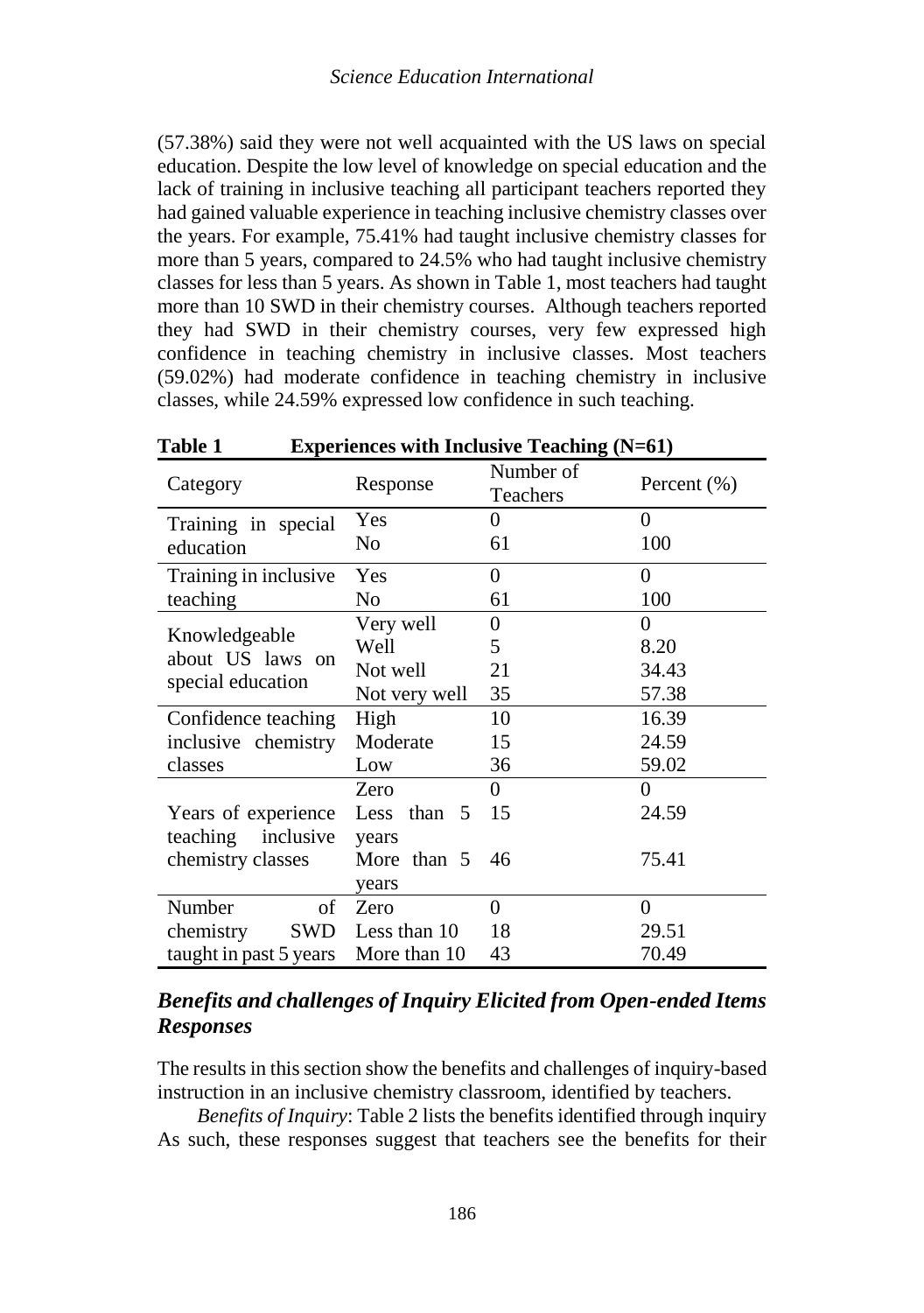students in an inquiry-based instruction in an inclusive chemistry classroom but may not see the benefits for themselves.

**Table 2 Benefits of Inquiry**

| <b>Benefits</b>                                                    | Percentage |
|--------------------------------------------------------------------|------------|
| Student engagement                                                 | 87         |
| Student seeks explanation through activities                       | 76         |
| Group work benefits both special education and regular<br>students | 70         |
| Sparks interest                                                    | 65         |
| Students take ownership of the results                             | 56         |

*Challenges of Inquiry*: Table 3 lists the major challenges of inquiry in inclusive chemistry classroom Most of the challenges are focused on the teachers. Thus, these responses suggest that teachers see the challenges they may encounter in their own classroom but may not see the challenges students face while integrating inquiry instruction in inclusive chemistry classes.

| Table 3 | <b>Challenges of Inquiry</b> |  |
|---------|------------------------------|--|
|---------|------------------------------|--|

| Challenges                                                        | Percentage |
|-------------------------------------------------------------------|------------|
| Meeting curricular goals (time $&$ planning)                      | 82         |
| Class management especially with large classes                    | 75         |
| Special education students require extra time working on<br>tasks | 45         |
| Students do not have same level of competence                     | 41         |
| Achieving good strong-weak student pairs                          | 25         |

# *Benefits and challenges of Inquiry Elicited from Likert-Scale Responses*

*Benefits of Inquiry to Students:* As shown in Table 4 below, most teachers strongly agreed or agreed with the statements on the benefits of inquiry to students in inclusive chemistry classes. For example, 86% of the teachers strongly agreed that inquiry instruction in inclusive chemistry class promotes the development of problem solving skills among students, and 57% strongly agreed that students learn scientific procedures and design.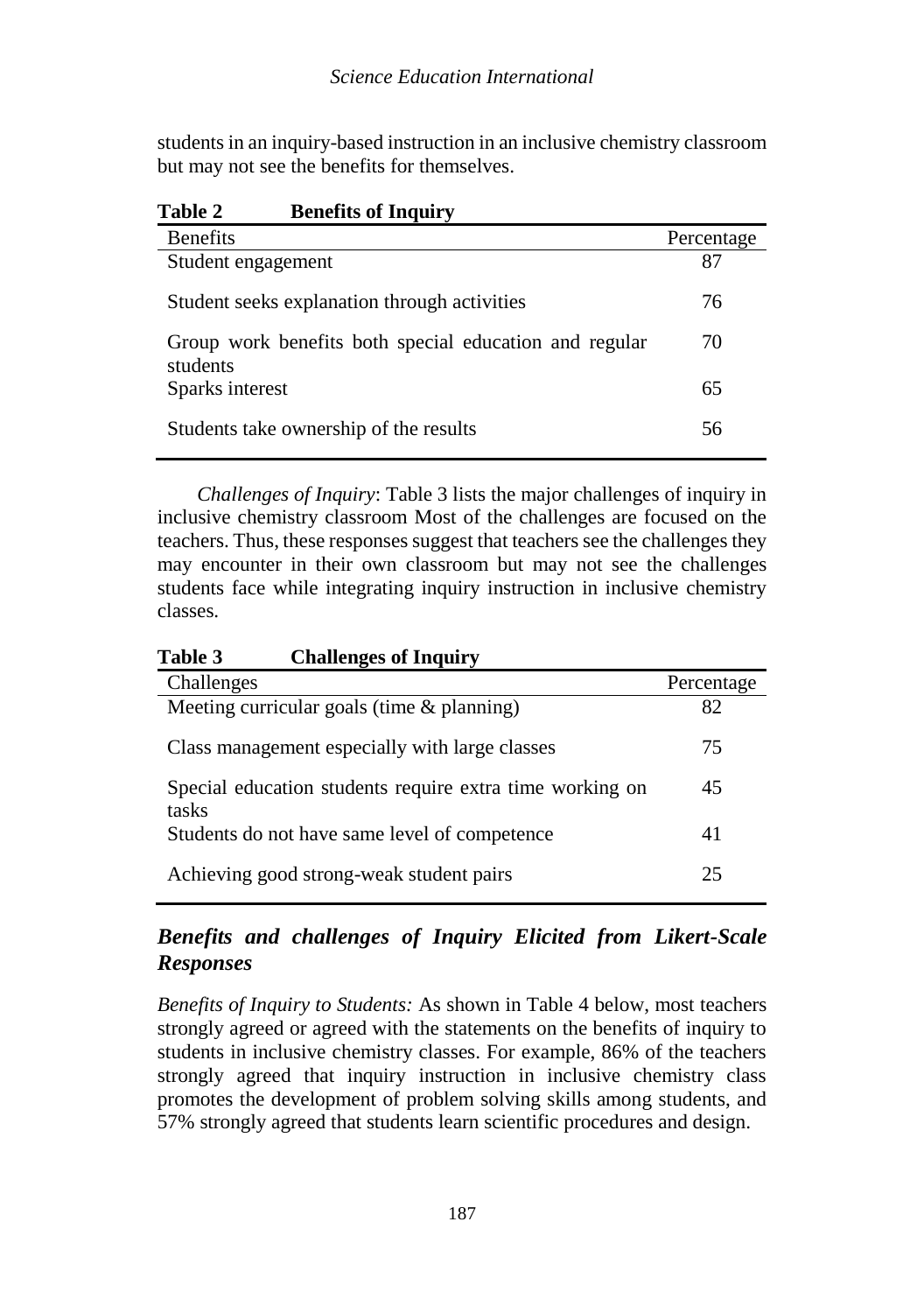Similarly, all teachers (100%) agreed that inquiry is useful to students of certain abilities; Inquiry motivates students to learn (85.7%); provides variety of activities (100%); and enhances their confidence (85.7%).

However, some teachers were neutral on some statements. For example, 57.1% of the teachers expressed indifferent view on the idea that inquiry in inclusive chemistry class promotes self-esteem among students; 57.1% remained neutral on the statement that regular students learned from students with learning disabilities; and 57.1% of the teachers were neutral on whether students with disabilities learned from regular students. The last two ratings were in contrast with their response to one open-ended item where 70% of the teachers said group work benefits both special education and regular students.

**Table 4 Benefits of inquiry to students in inclusive chemistry classes (N=61)**

| Item                                     | <b>SA</b> | A    | N        | D        | <b>SD</b>         |
|------------------------------------------|-----------|------|----------|----------|-------------------|
| Development of problem solving skills    | 85.7      | 14.3 | 0        | $\Omega$ | 0                 |
| Learning scientific procedures<br>and    | 57.1      | 28.6 | 14.3     | 0        | 0                 |
| design                                   |           |      |          |          |                   |
| Students have ownership of the results   | 42.9      | 57.1 | 0        | $\Omega$ | $\theta$          |
| Development of personal skills           | 42.9      | 42.9 | 14.3     | $\Omega$ | 0                 |
| Provides variety of activities           | 42.9      | 57.1 | $\Omega$ | $\theta$ | $\Omega$          |
| Greater understanding of concepts        | 42.9      | 28.6 | 28.5     | $\theta$ | 0                 |
| Motivates students to learn              | 28.6      | 57.1 | 14.3     | $\theta$ | 0                 |
| Promotes self-esteem                     | 28.6      | 14.3 | 57.1     | $\theta$ | $\theta$          |
| Students have a feel of real scientists  | 28.6      | 28.6 | 28.6     | 14.3     | $\Omega$          |
| work                                     |           |      |          |          |                   |
| Confidence enhancement                   | 28.6      | 57.1 | 14.3     | $\Omega$ | 0                 |
| Students with disabilities learn from    | 14.3      | 28.6 | 57.1     | $\Omega$ | $\Omega$          |
| regular students                         |           |      |          |          |                   |
| There is sense of achievement            | 14.3      | 85.7 | 0        | $\Omega$ | $\Omega$          |
| Promotes creativity                      | 14.3      | 57.1 | 28.6     | $\Omega$ | $\mathbf{\Omega}$ |
| Regular students learn from students     | 14.3      | 28.6 | 57.1     | $\theta$ | $\Omega$          |
| with disabilities                        |           |      |          |          |                   |
| Useful for students of certain abilities | 0         | 100  | $\theta$ | 0        | $\theta$          |

*SA-Strongly Agree, A-Agree, N-neutral, D-Disagree, SD-Strongly Disagree*

*Challenges of Inquiry to Students:* Most teachers agreed that students have difficulties working with numeric data during inquiry activities. Similarly, most teachers agreed that student have difficulties with written expressions, lack abilities to link ideas in chains of reasoning, and have difficulties handling equipment especially students with motor coordination impairments. However, most teachers expressed a neutral response to the idea that students have difficulties following verbal instructions especially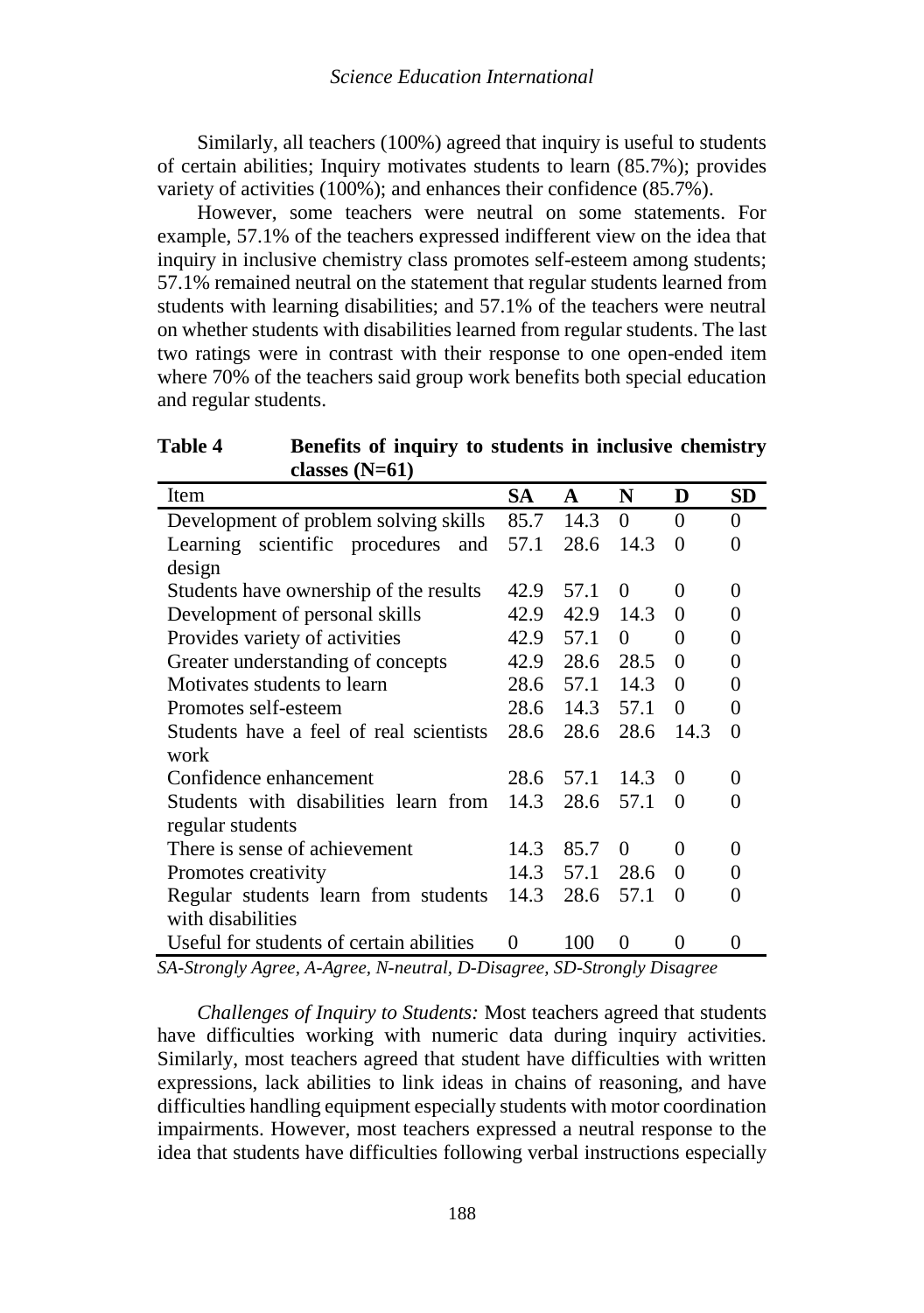those who are deaf or hard to hear, and use of printed text, especially those who have visual impairments.

| classes $(N=61)$                               |                |              |           |            |          |
|------------------------------------------------|----------------|--------------|-----------|------------|----------|
| Item                                           | SA.            | $\mathbf{A}$ | N         | D          | SD       |
| Difficulties in written expressions            | 14.3           | 71.4         | 14.3      | $\theta$   | 0        |
| Attention and behavioral issues                | 14.3           | 42.9         | 28.6      | 14.3       | 0        |
| Ability to link ideas in chains of             | 14.3           | 71.4         | 14.3      | 0          | 0        |
| reasoning                                      |                |              |           |            |          |
| Difficulties working with numeric              | - 0            | 85.6         | $\theta$  | 14.3       | $\theta$ |
| data                                           |                |              |           |            |          |
| Difficulties in spoken expression              | $^{(1)}$       | 57.1         | 42.9      | $\theta$   | $^{(1)}$ |
| Difficulties in participating in group         | 0              | 57.1         |           | 14.3 14.3  | 14.3     |
| work                                           |                |              |           |            |          |
| Use of printed text for students with $\theta$ |                | 42.9 57.1    |           | $\Omega$   | 0        |
| visual impairments                             |                |              |           |            |          |
| Difficulties<br>following verbal               | - 0            | 42.9         | 57.1      | $\Omega$   | 0        |
| instructions for students who are deaf         |                |              |           |            |          |
| or hard of hearing                             |                |              |           |            |          |
| Difficulties handling equipment by             | $\overline{0}$ |              | 71.4 28.6 | $\bigcirc$ | 0        |
| students with motor coordination               |                |              |           |            |          |
| impairments                                    |                |              |           |            |          |

**Table 5 Challenges of inquiry to students in inclusive chemistry classes (N=61)**

*SA-Strongly Agree, A-Agree, N-neutral, D-Disagree, SD-Strongly Disagree*

*Benefits of Inquiry to Teachers*: Generally, most teachers agreed or strongly agreed with the statements on the benefits of inquiry to teachers in inclusive chemistry class (Table 6). Most teachers agreed with the idea that inquiry instruction help teachers to keep students more on task during class in inclusive chemistry classroom. Similarly, teachers agreed that inquiry promotes effective teaching, facilitates the achievement of curriculum objectives, brings personal job satisfaction, and enable teachers to present activities and concepts in a variety ways.

*Challenges of Inquiry to Teachers:* Most teachers agreed to the challenges of inquiry to teachers in inclusive chemistry class listed in Table 7 below. In particular, 71.4% of the teachers strongly agreed that there was a time constraint for covering the curriculum, and 85.7% agreed that teachers faced challenges of managing the number of students per experiment. Similarly, more than half of the teachers acknowledged that inquiry in inclusive chemistry required teacher effectiveness, demands for more equipment for lab activities, and it was difficult to assess students. Further, 57% of teachers acknowledged lack of training in special education as one of the challenges of inquiry in inclusive chemistry class. On the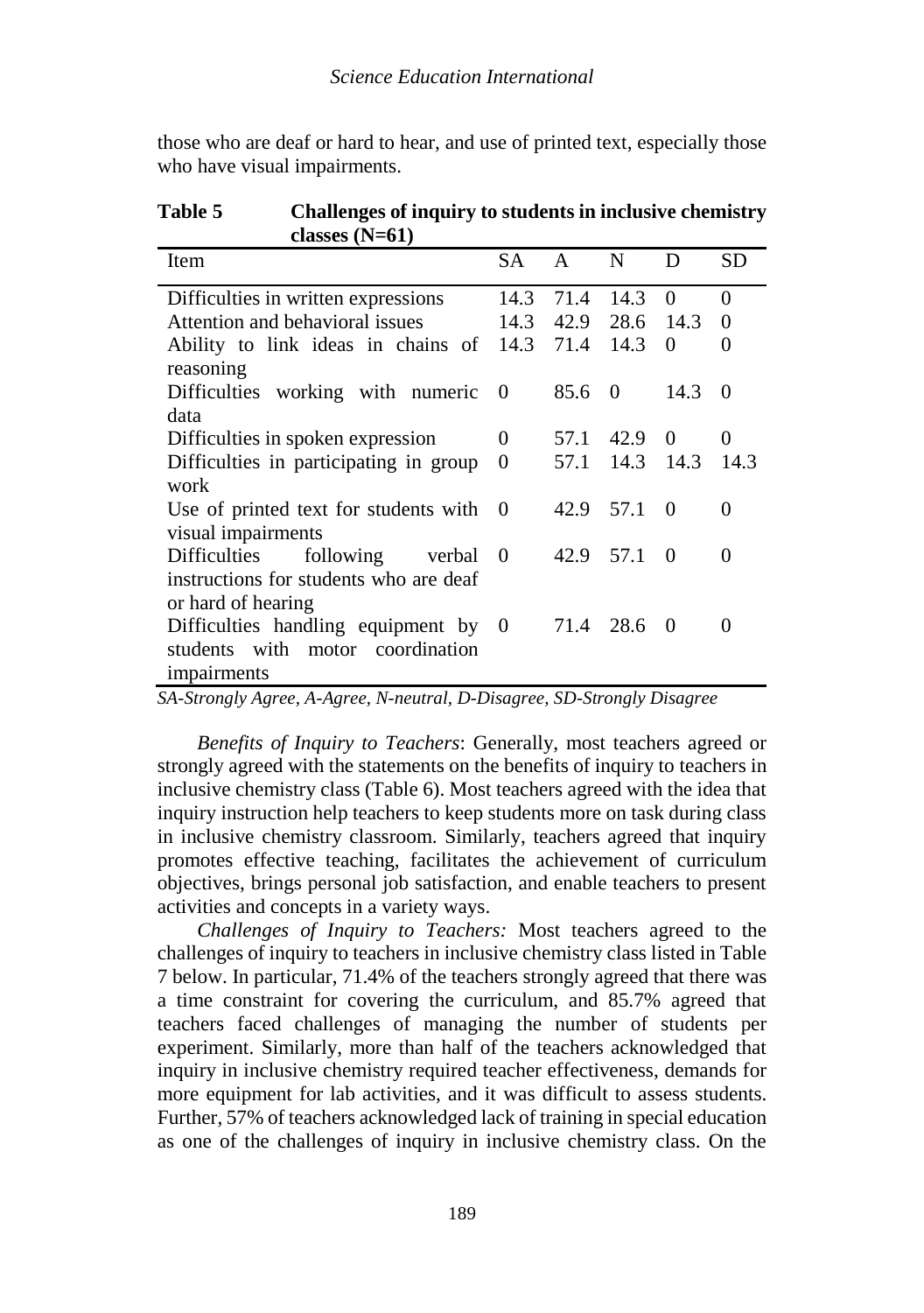contrary, teachers (57%) disagreed with the statement that there was a negative attitude among special education students towards inquiry.

| $\text{classes} \left( \text{N=01} \right)$    |      |           |           |          |           |
|------------------------------------------------|------|-----------|-----------|----------|-----------|
| Item                                           | SA.  | A         | N         | D        | <b>SD</b> |
| Students do not entirely depend on the         | 42.9 | 28.6      | 14.3 14.3 |          | $\Omega$  |
| teacher for explanations                       |      |           |           |          |           |
| Opportunity to observe and help                |      | 42.9 42.9 | 14.3      | $\theta$ | 0         |
| students                                       |      |           |           |          |           |
| Promotes effective teaching                    | 28.6 | 57.1      | 14.3      | $\Omega$ | 0         |
| achievement<br><b>Facilitates</b><br>the<br>of | 28.6 | 57.1      | 14.3      | $\Omega$ | 0         |
| curriculum objectives                          |      |           |           |          |           |
| Students are more on the task                  | 28.6 | 71.4      | $\theta$  | $\theta$ | 0         |
| Personal job satisfaction                      | 28.6 | 57.1      | 14.3      | $\Omega$ | $\theta$  |
| Assessing students' understanding and 28.6     |      | 42.9      | 28.6      | $\Omega$ | $\theta$  |
| skills on the spot                             |      |           |           |          |           |
| Teachers can identify students with 28.6 28.6  |      |           | 42.9      | $\Omega$ | $\Omega$  |
| learning disabilities                          |      |           |           |          |           |
| Promotes variety ways to present 28.6 57.1     |      |           | 14.3      | $\theta$ | $\Omega$  |
| activities and concepts                        |      |           |           |          |           |

**Table 6 Benefits of inquiry to teachers in inclusive chemistry classes (N=61)**

*SA-Strongly Agree, A-Agree, N-neutral, D-Disagree, SD-Strongly Disagree*

| Table 7 | Challenges of inquiry to teachers in inclusive |  |  |  |
|---------|------------------------------------------------|--|--|--|
|         | <b>Chemistry Classes <math>(N=61)</math></b>   |  |  |  |

| Item                                        | SА   | A    | N        | D        | SD       |
|---------------------------------------------|------|------|----------|----------|----------|
| Time constraints for covering<br>the        | 71.4 | 14.3 | 14.3     | $\Omega$ | 0        |
| Curriculum                                  |      |      |          |          |          |
| Safety management                           | 42.9 | 28.6 | 28.6     | $\Omega$ | $\theta$ |
| Organization and preparation demand         | 42.9 | 42.9 | 14.3     | $\Omega$ | 0        |
| different<br>Students<br>levels<br>οf<br>at | 42.9 | 42.9 | 14.3     | $\Omega$ | 0        |
| competency                                  |      |      |          |          |          |
| Lack of training in special education       | 42.9 | 57.1 | $\Omega$ | $\Omega$ | 0        |
| Behavior management                         | 28.6 | 42.9 | 28.6     | $\Omega$ | 0        |
| Students require more help                  | 28.6 | 42.9 | 28.6     | $\Omega$ | 0        |
| Requires Teacher effectiveness              | 28.6 | 57.1 | 14.3     | $\Omega$ | 0        |
| Demand for more equipment for labs          | 14.3 | 57.1 | 28.6     | $\theta$ | 0        |
| Assessment                                  | 14.3 | 57.1 | 28.6     | $\Omega$ | 0        |
| Management of number of students per        |      | 85.7 | 14.3     | $\theta$ |          |
| experiment                                  |      |      |          |          |          |
| Negative attitude by special education      |      | 14.3 | 28.6     | 57.1     | $\theta$ |
| students                                    |      |      |          |          |          |

*SA-Strongly Agree, A-Agree, N-neutral, D-Disagree, SD-Strongly Disagree*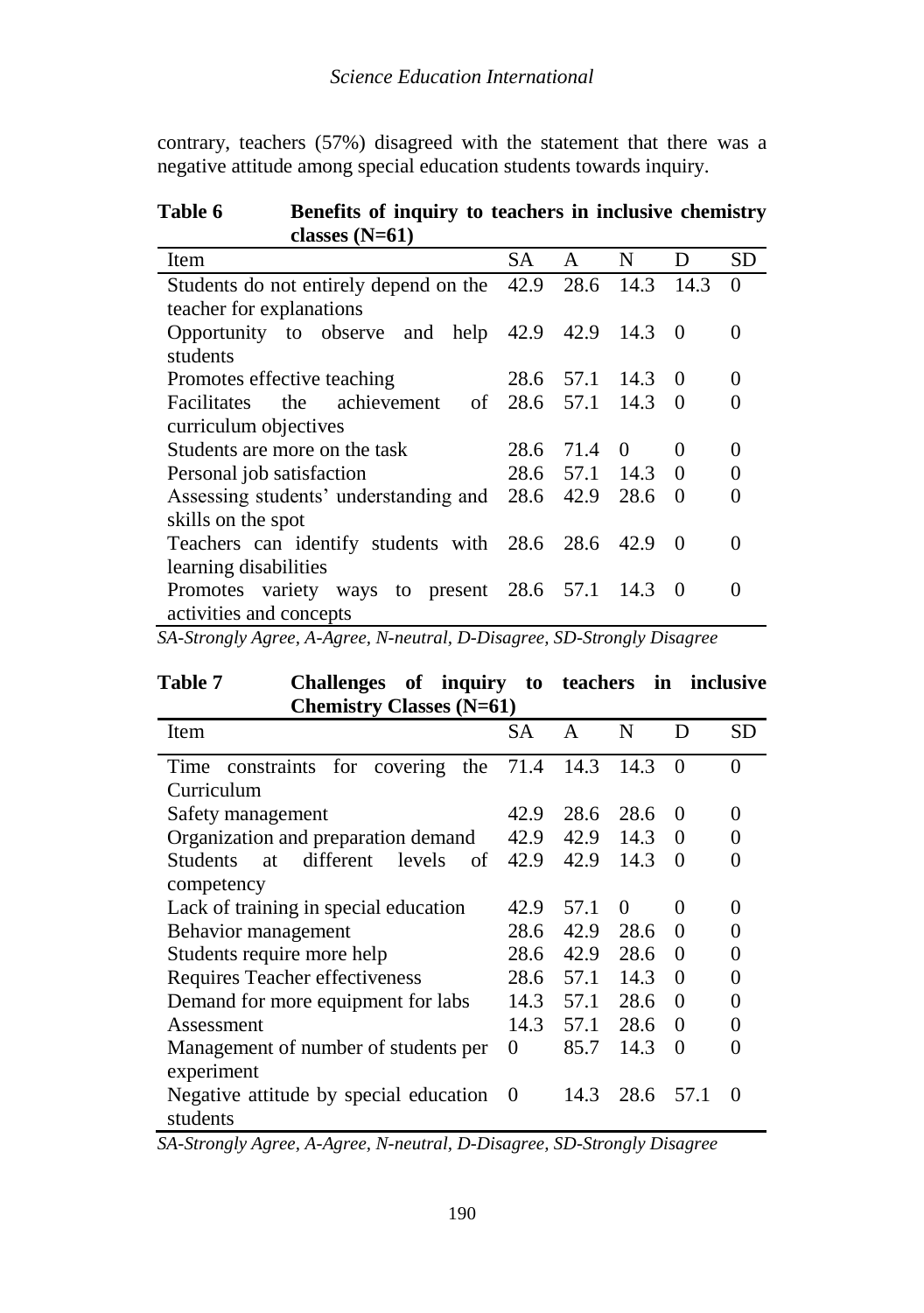#### **DISCUSSION**

Most teachers had no training in inclusive teaching, lacked knowledge of chemistry teaching in inclusive classes, and had moderate confidence in teaching chemistry in inclusive classes. The lack of training in inclusive teaching among participant teachers was similar to those reported by Norman, Caseau, and Stefanich (1998) and Subban and Sharma (2006). Both studies reported that science teachers had low knowledge on special education. Teachers who possessed some training in teaching students with disabilities were more positive about inclusive teaching than those who didn't possess any form of training (Southerland & Gess-Newsome, 1999; Subban & Sharma, 2006). On the other hand, science teachers who lacked training and experience in teaching students with disabilities, were not knowledgeable on the best practices of teaching students with disabilities, and often held stereotypical views of the abilities of students with disabilities (Norman, Caseau, and Stefanich, 1998). Similarly, some challenges that both teachers and students faced in meeting the expectations of science education, especially for students with special education needs (Brigham, Scruggs, & Mastropieri, 2011; Norman, Caseau, & Stefanich, 1998; Reausen, Shoho, & Barker, 2001), were because of teachers' inadequate preparation to adjust instruction to suit both regular and special education.

Most teachers in this group acknowledged the benefits and challenges of inquiry to both students and teachers in an inclusive chemistry classroom. This finding was similar to those reported by Staer, Goodrum, and Hackling (1998). However, in their responses to open-ended items, the participant chemistry teachers reported more benefits of inquiry for students than to themselves, and more challenges of inquiry for teachers than to students. Similarly, earlier studies have reported that students with learning disabilities face challenges in learning science (Brigham, Scruggs, Margo, & Mastropieri, 2011; Wang, 2011), such as working with numeric data, difficulties in spoken or written expressions, attention and behavioral issues, ability to link ideas in chains of reasoning, and use of printed text for students with visual impairments. Such challenges represented barriers for quality inquiry in inclusive science classrooms. As such, the barriers needed to be addressed if chemistry teachers were to implement effective inquiry-based in their inclusive classrooms. Furthermore, the findings suggested that teachers needed more training in special education and inclusive teaching for them to develop more confidence in teaching inclusive chemistry classes and pedagogical knowledge for such classes. Explicit instruction on inclusive teaching should be provided to teachers by integrating effective instructional strategies for inclusive science classes in teaching methods courses and through chemistry teacher professional development programs. Such professional programs should aim at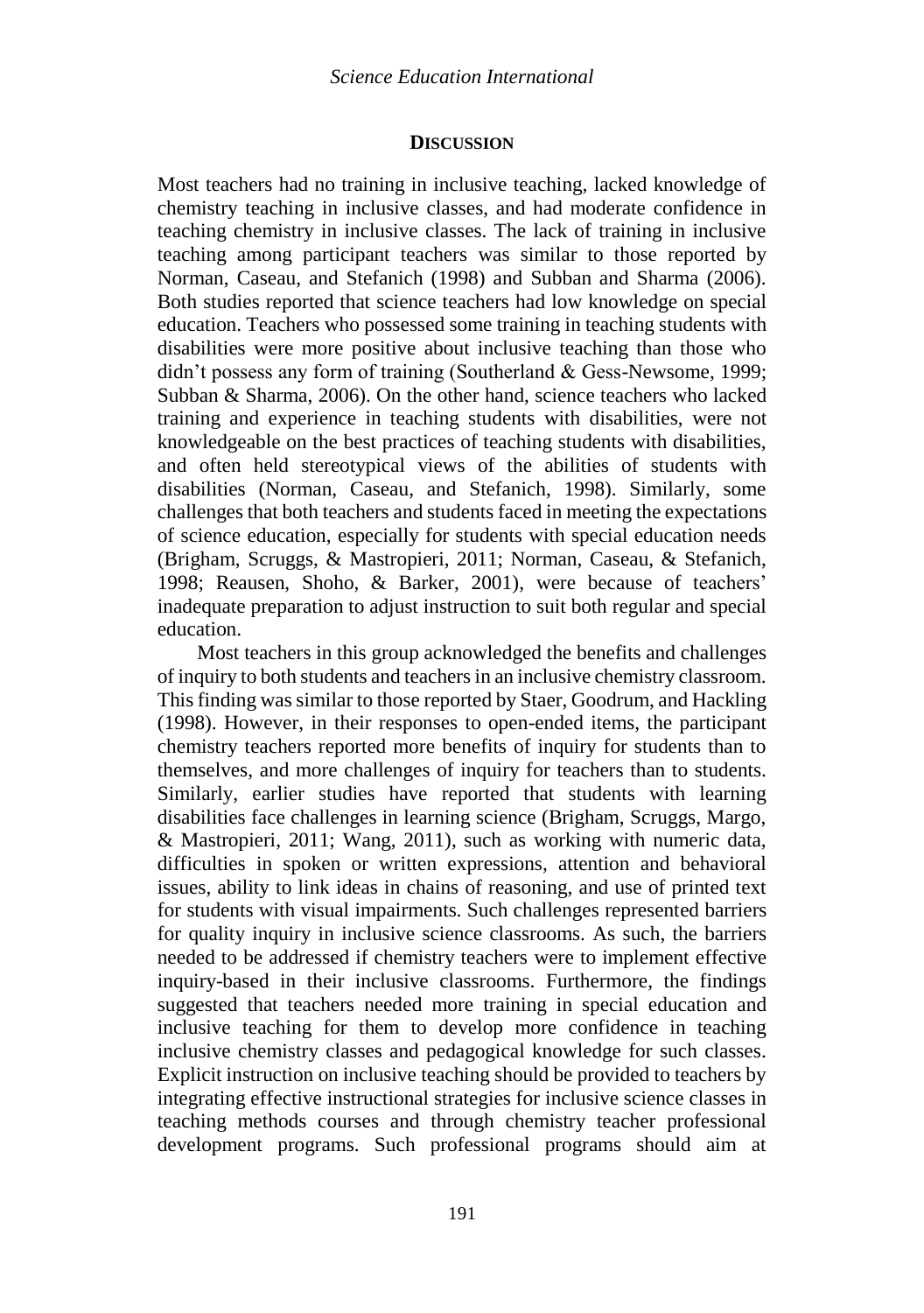developing inquiry-based instructional skills among teachers for both regular and inclusive chemistry classes.

This study only examined teachers' perceived benefits and challenges for inquiry-based instruction in inclusive chemistry classes, and their knowledge about special education, and inclusive teaching. Future studies should examine high school science teachers' inquiry instructional practices in inclusive classes, and their curriculum and instructional decisions for such classes, and the factors that influence their instructional practices and decisions.

### **CONCLUSIONS**

This study explored high school chemistry teachers' perceived benefits and challenges of inquiry in inclusive chemistry classes, and chemistry teachers' knowledge of inclusive teaching. All participant chemistry teachers from different school districts across the USA had no training in special education or inclusive teaching, and little or no knowledge about the US laws on special education, and inclusion. Furthermore, teachers reported moderate confidence for inquiry chemistry teaching in inclusive classes. They might have gained this moderate confidence in teaching chemistry in inclusive classes, because of their teaching experiences in schools.

Despite the lack of training in inclusive teaching, most teachers acknowledged that inquiry instruction in inclusive chemistry classes had several benefits and challenges to students and teachers. On the other hand, teachers' responses to open-ended items showed that teachers saw the benefits of inquiry for their students but might not acknowledge the benefits for their own instruction. Furthermore, their responses showed they recognized the challenges they might face but might not understand the challenges students faced.

#### **REFERENCES**

- American Association for the Advancement of Science (AAAS) (1993). *Science for all Americans: Project 2061*. New York: Oxford University Press.
- Anderson, R.D. (2002). Reforming science teaching: What research says about inquiry. *Journal of Science Teacher Education, 13*(1), 1- 12.
- Brigham, F. J., Scruggs, T. E., & Mastropieri, M. A. (2011). Science education and students with disabilities. *Learning Disabilities Research and Practice, 26*(4), 223 – 232.
- Boardman, L. & Zembal-Saul, C. (2000). *Exploring prospective teachers' conception of scientific inquiry*. Paper presented at the annual meeting of the National association for Research in Science Teaching (NARST), New Orleans, LA.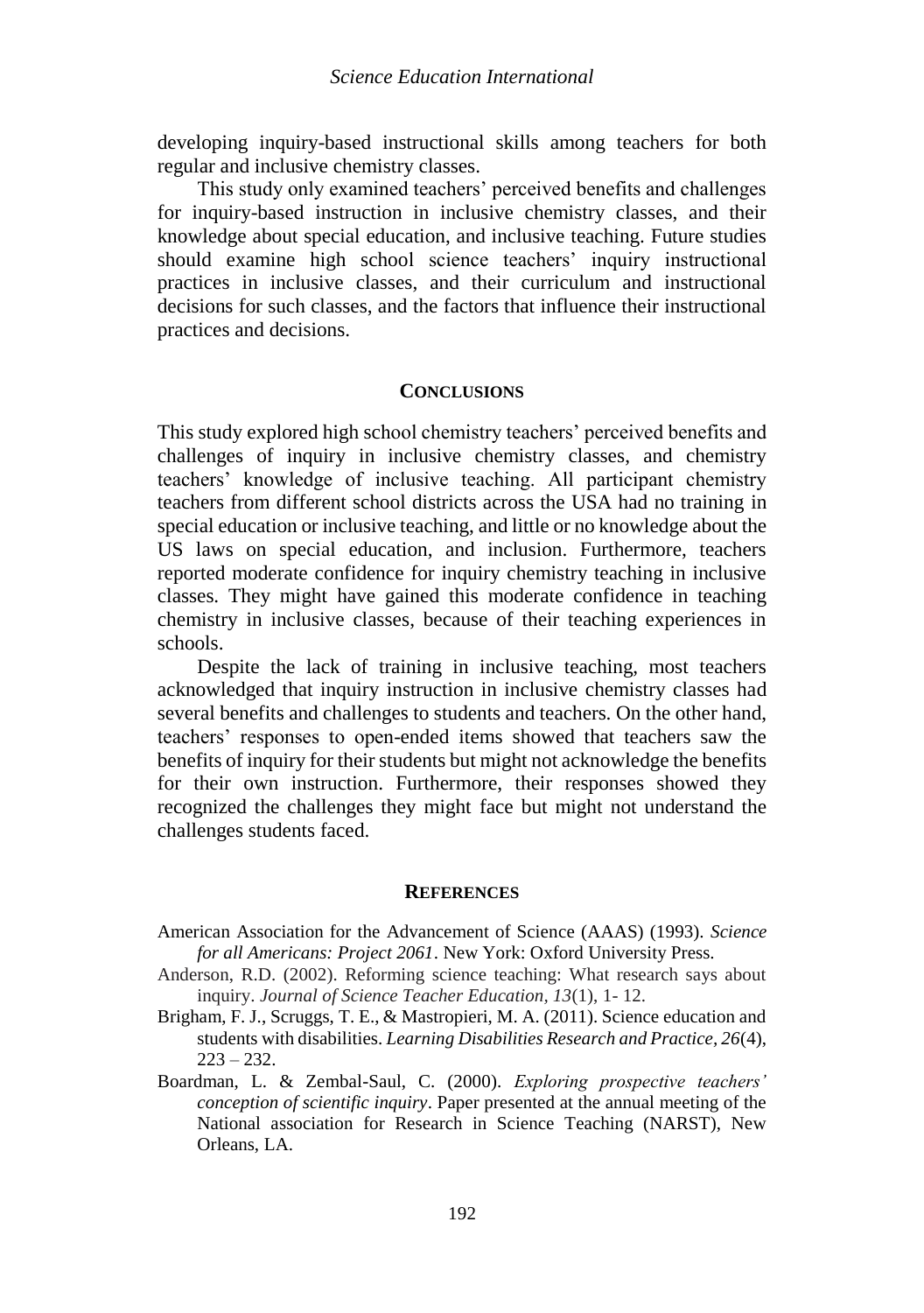- Chabalengula, V. M. & Mumba, F. (2013). Inquiry-based Science Education: A scenario on Zambia's High School Science Curriculum. *Science Education International, 23* (4), 307-327.
- Cohen, J. (1988). *Statistical Power Analysis for the Behavioral Sciences*. Lawrence Erlbaum Associates, Publishers, Hillsdale, NJ.
- Haefner, L. A. (2004). Learning by doing? Prospective elementary teachers' developing understandings of scientific inquiry and science teaching and learning. *International Journal of Science Education*, 26(13), 1653-1674.
- Huber, R. A. (2001). A model for extending hands-on science to be inquiry based. *School Science and Mathematics, 101*(1), 32-42.
- Individuals with Disabilities Education Act [IDEA] (2007). <http://www.cde.ca.gov/sp/se/lr/ideareathztn.asp>
- Jakupcak, Z., Rushton, R., Jakupcak, M. & Lundt, J. (1996). Inclusive Education. *The Science Teacher, 40*(5), 40-43.
- Kearney, C. A., & Durand, V. M. (1992). How prepared are our teachers for mainstream classroom settings? A survey of postsecondary schools of education in New York State. *Exceptional Children, 59*, 6-11.
- Kennedy, D. (2013). The role of investigations in promoting inquiry-based science education in Ireland. *Science Education International*, *2*(4), 282-305.
- Kirch, S. A., Bargerhuff, M. E., Cown, H., & Wheatly, M. (2007). Reflections of educators in pursuit of inclusive science classrooms. *Journal of Science Teacher Education, 18*, 663 – 692.
- Magnusen, M. (1997). *Use of 'dudley, the functioning torso' as a supplement to textbook instruction*. Unpublished Masters Project. West Lafayette, IN: Purdue University, Department of Educational Studies.
- Maroney, S.A., Finson, K.D., Beaver, J.B., & Jensen, M.M. (2003). Preparing for successful inquiry in inclusive science classrooms. *Teaching Exceptional Children, 36*(1), 18 – 25.
- Mastropieri, M.A., & Scruggs, T.E. (2001). Promoting inclusion in secondary classrooms. *Learning Disability Quarterly*, *24*(4), 265 – 274.
- Mastropieri, M. A., Scruggs, T. E., & Graetz, J. (2005). Cognition and learning in inclusive high school chemistry classes. In T. E. Scruggs & M. A. Mastropieri (Eds.), *Cognition and learning in diverse settings: Advances in learning and behavioral disabilities (*Vol. 18, pp. 99–110). Oxford, UK: Elsevier.
- Mastropieri, M. A., Scruggs, T. E., Norland, J. J., Berkeley, S., McDuffie, K., Tornquist, E. H., & Connors, N. (2006). Differentiated curriculum enhancement in inclusive middle school science: Effects on classroom and high-stakes tests. *The Journal of Special Education, 40*(3), 130 – 137.
- Moin, L.J., Magiera, K., & Zigmond, N. (2008). Instructional activities and group work in the US inclusive high school co-taught science class. *International Journal of Science and Mathematics Education, 7*, 677 – 697.
- Moore, J. A. (1993). *Science as a way of knowing*. Cambridge, Massachusetts: Harvard University Press.
- Mumba, F & Chitiyo, M. (2008). High school Chemistry Teachers' Curriculum and Instruction Decisions for Inclusive Classroom. In: Lamanausakas, V. (Ed.). *Problems of Education in the 21st Century: Recent Issues in Science and Technology Education,* Vol. 9, 74-80. Scientific Methodical Center, Lithuania.